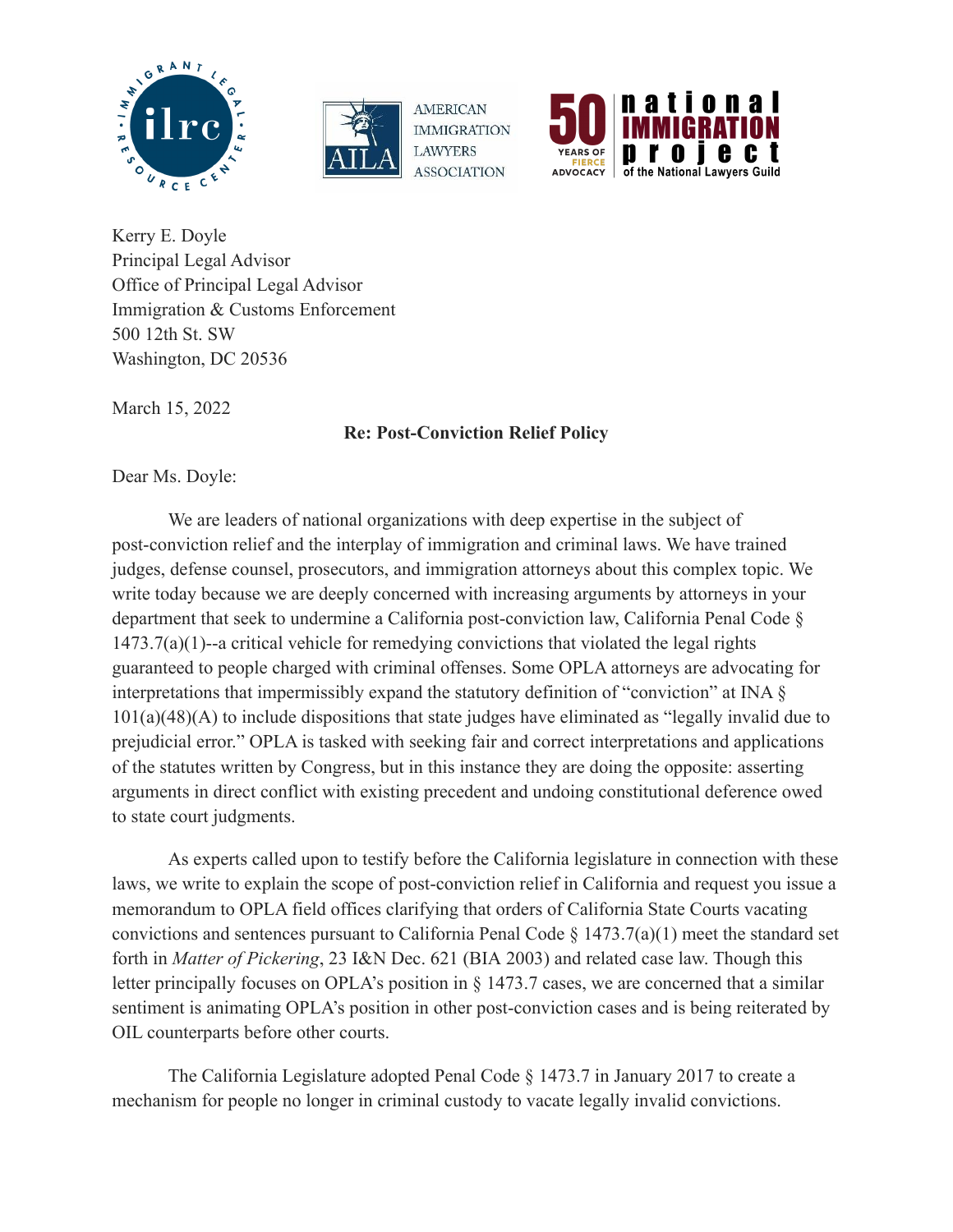Because the legislature recognized that the "writ of habeas corpus is generally not available" to people no longer in criminal custody, it created a separate remedy, Penal Code § 1473.7 to enable people no longer in custody to vacate unlawful prior convictions. *See* AB 813 (Gonzalez), Chap. 739, Assembly Legislative Findings.

The legal rights protected under Penal Code § 1473.7 are well established. "Deportation is an integral part—indeed, sometimes the most important part—of the penalty that may be imposed on noncitizen defendants who plead guilty to specified crimes." *Padilla v. Kentucky*, 559 U.S. 356, 364 (2010). Because of the distinct importance of immigration to noncitizen defendants, "both the Legislature and the courts have sought to ensure these defendants receive clear and accurate advice about the impact of criminal convictions on their immigration status, along with effective remedies when such advice is deficient." *People v. Vivar*, 11 Cal. 5th 510, 516 (2021) (interpreting Cal. Pen. C. § 1473.7).

Section 1473.7 creates a vehicle for people who are no longer in criminal custody to challenge a conviction alleging specific defects, including, of particular relevance here, that:

 $\mathcal{L}(a)(1)$  The conviction or sentence is legally invalid due to prejudicial error damaging the moving party's ability to meaningfully understand, defend against, or knowingly accept the actual or potential adverse immigration consequences of a conviction or sentence. A finding of legal invalidity may, but need not, include a finding of ineffective assistance of counsel."<sup>1</sup>

Even though the grounds for vacatur delineated in § 1473.7 exclusively cover legal defects, OPLA attorneys have argued that vacaturs pursuant to the statute fail to meet the standard set forth in *Matter of Pickering* and related cases. Some OPLA attorneys contend that, because claims brought under  $\S 1473.7(a)(1)$  may, but need not necessarily, allege ineffective assistance of counsel, these vacaturs remain convictions under  $\S 101(a)(48)(A)$ . They argue that errors causing inability to understand, defend against, or knowingly accept the immigration consequences of a disposition are "rehabilitative" rather than procedurally or substantively defective.

These arguments fail to acknowledge that BIA precedent recognize vacaturs based on *any* "procedural or substantive defect." *Pickering,* 23 I&N Dec. at 624. Effective assistance of counsel is but one of the many legal and constitutional rights afforded to defendants. Defendants are also guaranteed the Fifth Amendment Due Process right to a knowing, voluntary, and intelligent plea. *See, e.g., Boykin v. Alabama*, 395 U.S. 238 (1969). Section 1473.7(a) offers a

<sup>&</sup>lt;sup>1</sup> The other grounds for vacatur under Cal. Pen. C. § 1473.7 include: newly discovered evidence of actual innocence, (a)(2); and/or that the conviction or sentence was sought, obtained, or imposed on the basis of race, ethnicity, or national origin in violation of Cal. Pen. C. § 745(a),  $(a)(3)$ .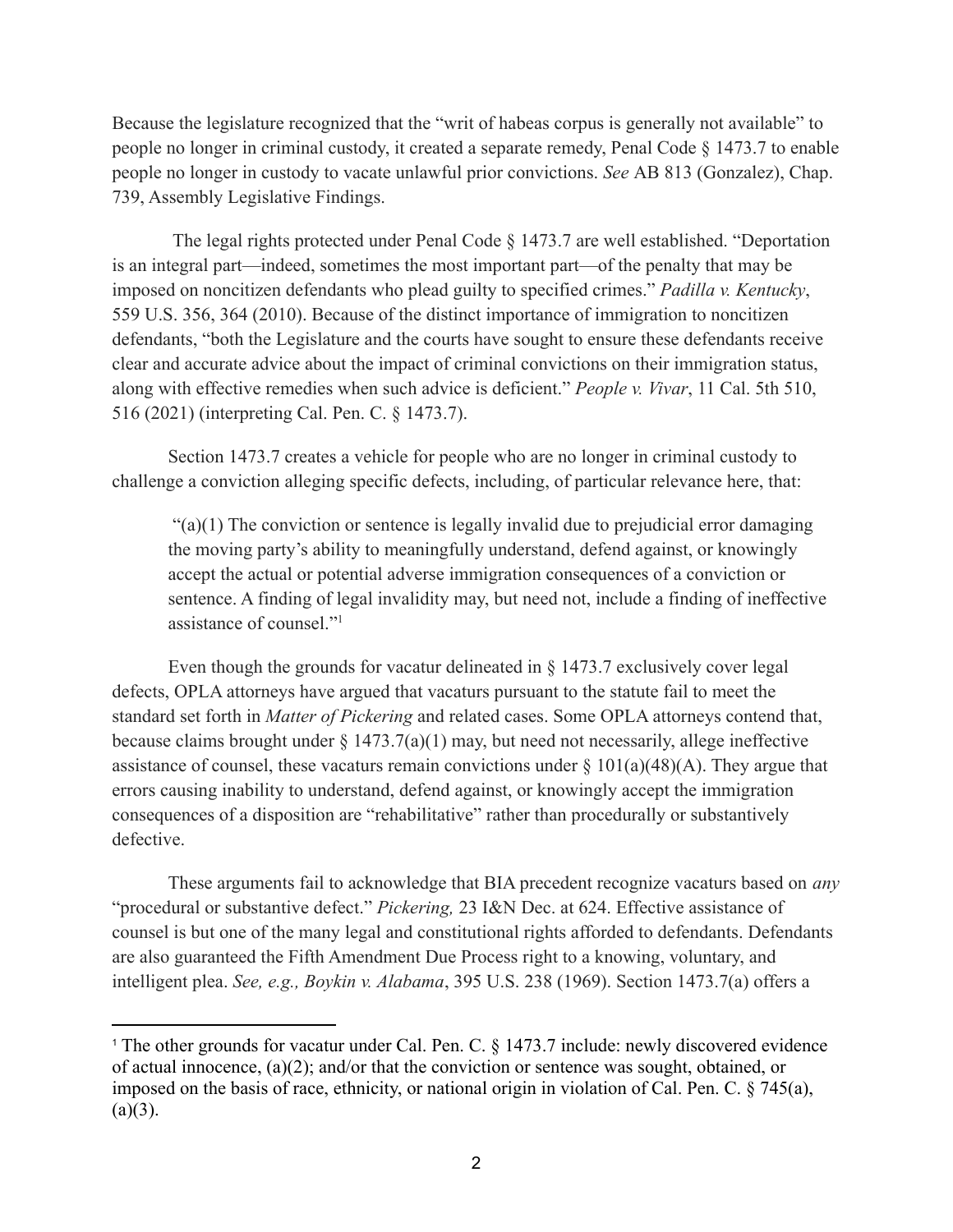potential remedy any time the defendant enters a plea in ignorance of the actual immigration consequences of a plea, whether or not that person has an attorney. This remedy is critical to correct numerous legal and procedural defects.

Errors impacting a defendant's ability to meaningfully understand the immigration consequences of a conviction could include, for example, a translator's error, a defendant's mental incompetence, prosecutorial or judicial mistatements, or a defendant's uninformed pro se plea to a removable disposition. Any of these examples may, in some instances, violate the defendant's Fifth Amendment right to a knowing, voluntary, and intelligent plea, notwithstanding the absence of a Sixth Amendment violation. Penal Code  $\S$  1473.7(a) may be used to correct these defects as well as claims of defense counsel's ineffectiveness.

In addition to the federal constitutional rights that  $\S 1473.7$  protects, it is well established that states can determine their own legal and procedural standards for convictions. When those state standards are violated, the conviction is defective and its subsequent vacatur meets *Pickering*. *See, e.g., Matter of Adamiak*, 23 I&N Dec. 878 (BIA 2006) (finding that a state vacatur based on the court's failure to provide the requisite statutory advisement about immigration consequences met *Pickering*). In creating § 1473.7, California recognized a noncitizen defendant's legal right to "meaningfully understand, defend against, or knowingly accept" the immigration consequences of a disposition and concurrently created a remedy for the violation of that legal right. When a court vacates a judgment "based on a defect in the underlying criminal proceedings, the respondent no longer has a 'conviction' within the meaning of section 101(a)(48)(A)." *Pickering*, 23 I&N Dec. at 624.

In *Matter of Rodriguez-Ruiz*, 23 I&N Dec. 1378 (2000), the BIA held that a vacatur was not rehabilitative and met the requisite standard where the order stated:

[I]t is ORDERED, that pursuant to CPL 440, the judgment . . . and the sentence . . . are in all respects vacated, on the legal merits, as if said conviction had never occurred and the matter is restored to the docket for further proceedings.

Section 1473.7 vacaturs go significantly further: identifying the statutory and constitutional basis, specifying the error as prejudicial, and explicitly finding the convictions legally invalid. These vacaturs are consistent with those long-recognized as removing the effects of a conviction under immigration law.

The Supreme Court of California has emphasized the exacting standard necessary for a Court to grant vacatur under § 1473.7. What the defendant "must show is more than merely an error…. The error must also be 'prejudicial.'" *People v. Vivar*, 11 Cal. 5th 510, 528 (Cal. 2021). Under California law, the defendant must *not only* show legal defect, but also "demonstrat[e] a reasonable probability that the defendant would have rejected the plea if the defendant had correctly understood its actual or potential immigration consequences." *Id.*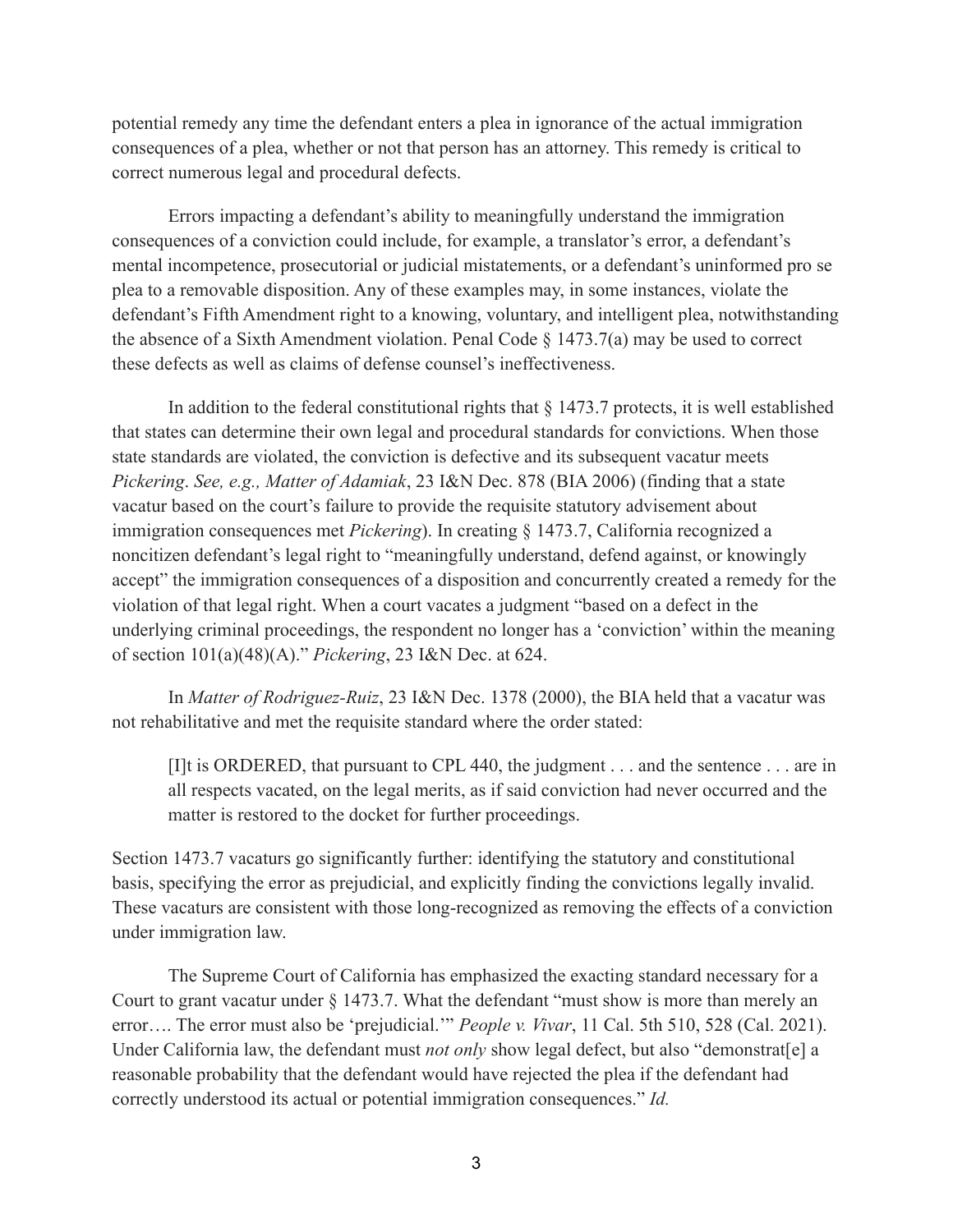In fact, the word "rehabilitative" never once appears within § 1473.7. Post-conviction factors of the type discussed in *Matter of Roldan* and *Matter of Pickering*--e.g., successful compliance with the terms of probation and good conduct while in custody--are never part of the court's determination of a § 1473.7 error. *See Matter of Roldan*, 22 I&N Dec. 512, 523 (1999) ("Our decision is limited to those circumstances where an alien has been the beneficiary of a state rehabilitative statute."). To issue a vacatur under § 1473.7, the reviewing judges must find the underlying conviction "legally invalid" due to "prejudicial error." This vacatur remedy is not the "rehabilitative relief" the BIA has rejected. Courts do not consider post-conviction equities or conduct, but are tasked instead with identifying a prejudicial legal error. *See* Cal. Pen. C. § 1473.7(e)(1) ("The court shall grant the motion to vacate the conviction or sentence if the moving party establishes, by a preponderance of the evidence, the existence of any of the grounds for relief").

Numerous courts have held that "an administrative agency is not competent to inquire into the validity of state criminal convictions." *Contreras v. Schiltgen*, 122 F.3d 30, 32 (9th Cir. 1997) (*citing De la Cruz v. INS*, 951 F.2d 226, 228 (9th Cir. 1991); *Ocon-Perez v. INS*, 550 F.2d 1153, 1154 (9th Cir. 1977)). That "is the reason behind our well-established rule that criminal convictions may not be collaterally attacked in deportation proceedings themselves." *Id*. (*citing Urbina-Mauricio v. INS*, 989 F.2d 1085, 1089 (9th Cir. 1993); *see Pinho v. Gonzales*, 432 F.3d 193, 213 (3d Cir. 2005) (holding that DHS may not "arrogate to itself the power to find hidden reasons lurking beneath the surface of the rulings of state courts"); *Matter of Rodriguez-Ruiz,* 22 I&N Dec. 1378 (BIA 2000) (declining to "go behind the state court judgment and question whether the New York court acted in accordance with its own state law."); *Matter of Thomas* and *Matter of Thompson* 27 I. & N. Dec. 674, 685-86 (A.G. 2019) (explaining that *Pickering* simply requires IJs to "make determinations about the reasons that state-court orders were entered" without "wad[ing] into the intricacies of state criminal law," with which IJs "have little familiarity"). But when contesting  $\S$  1473.7 vacaturs, OPLA attorneys nevertheless attempt to relitigate the very post-conviction cases a state court judge already ruled upon, frequently asking immigration judges to look beneath the state court orders and review the underlying motions, continuing a troubling trend begun under the prior presidential administration of undercutting state reforms designed to ameliorate legally defective convictions.

It is axiomatic that states are sovereign with respect to the enforcement of their own criminal laws. As the Supreme Court has emphasized, "[u]nder our federal system, the States possess primary authority for defining and enforcing the criminal law." *United States v. Lopez*, 514 U.S. 549, 561 n.3 (1995) (internal quotation marks omitted); *see Torres v. Lynch*, 136 S. Ct. 1619, 1629 n.9 (2016). States exercise the discretion permitted them to make decisions on criminal violations, sentencing, and post-conviction matters that affect a broad swath of individuals, including non-citizen criminal defendants. *See Ochoa v. Bass*, 181 P.3d 727, 731 (Okla. Crim. App. 2008); *State v. Quintero Morelos*, 137 P.3d 114, 119 (Wash. Ct. App. 2006); *see also Padilla v. Kentucky*, 559 U.S. 356, 360-64 (2010) (discussing the transformation of